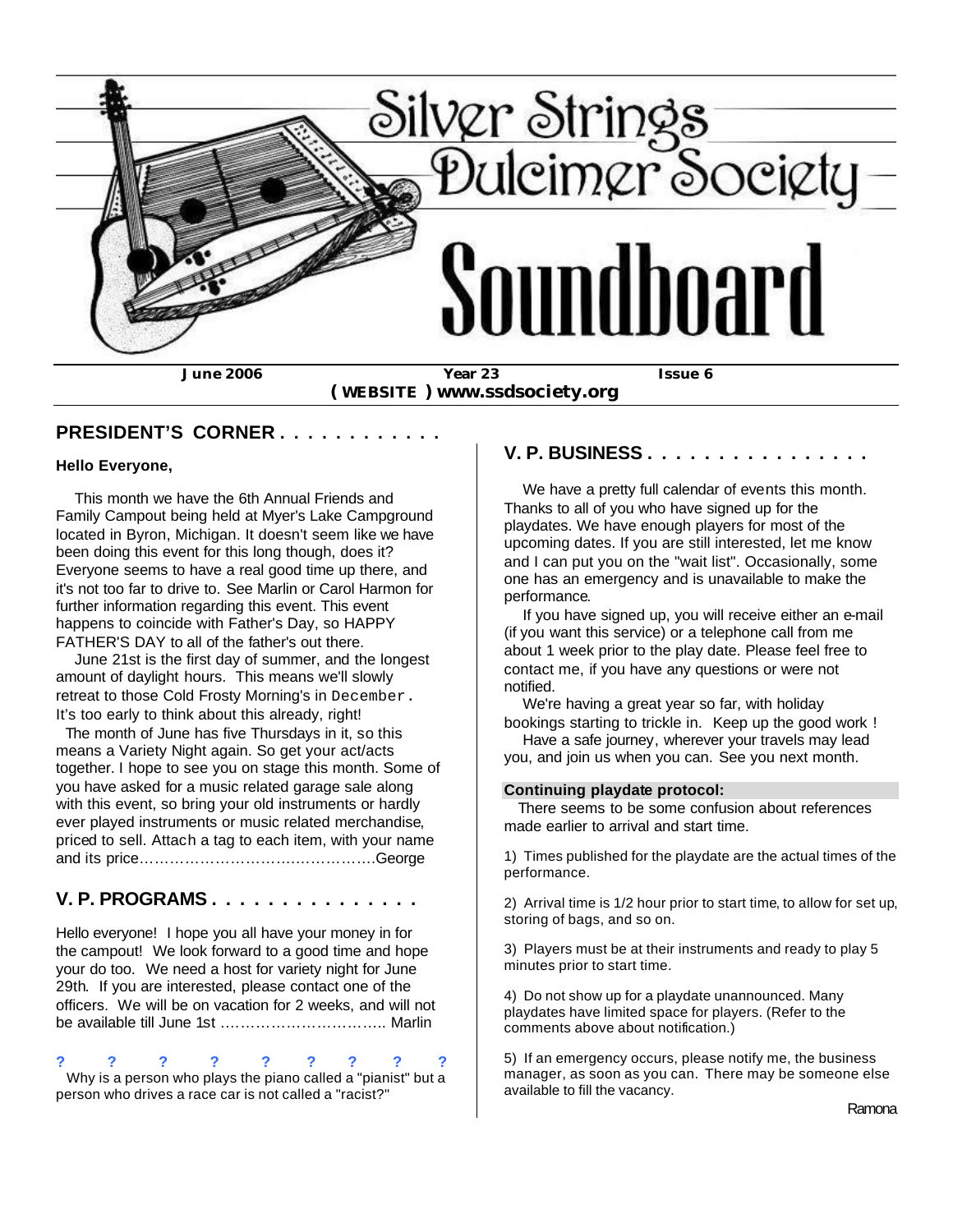## **NOTES FROM THE SECRETARY . . . . . .**

 HI folks. It's almost summer now. It sure doesn't feel like it with all this rain, does it? We are glad Jim Bain is feeling better after his heart surgery. He is having a little trouble with retaining fluids, but we hope this problem will be taken care of soon. Hurry back Jim !!

We miss you and get better soon!! ...........Carol

## **YOU CAN BANK ON THIS . . . . treasurer**

June is here, and it is time for campouts and music festivals. I feel a little out of touch since we spent two weeks in Missouri playing with grand kids, and one week in Lake Tahoe visiting our other daughter. We haven't had much time to pick up the hammers so we have resorted to listening to CD's. We should have plenty of opportunity to play this month. Uncle Carl's Club is hosting their campout near Coldwater, the weekend after our SSDS campout. We attended last year and it was a lot of fun. These are two great weekends of playing. Don't forget to support our playdates.

Happy hammerin', strummin', & pickin' ! ….......Bob

#### **MARK YOUR CALENDAR :**

|                   | June 1 SSDS Board meeting @ Good Hope           |
|-------------------|-------------------------------------------------|
|                   | June 2SSDS PLaydate  3:30 - 5 pm                |
|                   | Ashford Court Westland                          |
|                   | June 4 SSDS PLaydate 3 - 4:00 pm                |
|                   | Nichols Arboretum  Ann Arbor                    |
|                   | June 9 SSDS PLaydate 2 - 3:00 pm                |
|                   | American House Westland                         |
|                   | June 16-18 SSDS Campout Meyers Lake             |
|                   | June $24$ SSDS Playdate  3 – 5:00 pm            |
|                   | 3 <sup>rd</sup> Annual Art Fair Lathrup Village |
|                   | June 25 SSDS Playdate 11:30 am - 2:pm           |
|                   | 3 <sup>rd</sup> Annual Art Fair Lathrup Village |
|                   | June 23-25 Uncle Carl's Campout. Coldwater      |
|                   | June 29 SSDS Variety Night 7:00 pm              |
|                   | July 12 SSDS Playdate 11:30 - 3:30 pm           |
|                   | Garden Club Walk. Northville                    |
|                   | July 12-16. Evart Funfest Evart, Mi             |
| Aug. SSDS Picnic, |                                                 |
|                   | German Park Ann Arbor                           |
|                   | Aug. 25-27. Midland Musicfest Midland, Mi       |
|                   |                                                 |

# **? ? ? ? ? ?**

 *If corn oil comes from corn, where does baby oil come from ?*

 *Since Americans throw rice at weddings, do Asians throw hamburgers ?*

*Is it right for vegetarians to eat animal crackers ?*

*Do Roman medics refer to "IV's" as "4's" ?*

#### **FROM THE MUSIC MAN . . . . . . . . . . .**

 As I mentioned last month, there is no new song for June. I am looking into copy rights etc for "Old Spinning Wheel". Two songs to practice at the beginning of each jam for June will be "Bonaparte Crossing the Rhine" and "Red Haired Fiddler's Waltz" Marie's recent article reminded me of the nice play dates we enjoyed for our Canadian friends, several years ago, and one of the songs they liked was "Red Haired Fiddler's Waltz. I only made a couple of changes for the June play list.

Roger.

|                |     | <b>SSDS</b>            |                         | <b>June Play List</b> |      | first |
|----------------|-----|------------------------|-------------------------|-----------------------|------|-------|
|                | key |                        |                         |                       |      | note  |
| 1              | G   | Westphalia Waltz       |                         |                       | 2X   | D     |
| $\overline{2}$ | D   | Painter's Polka        |                         | 3X                    | A    |       |
| 3              | D   | Peek-A-Boo Waltz       |                         |                       | 3x   | F#    |
| 4              | D   | <b>Beaumont Rag</b>    |                         |                       | 3x   | G     |
| 5              | D   | Hey Polka              |                         | 4x                    | A    |       |
| 6              | D   | Over the Waterfall     |                         | 4x                    | D    |       |
| 7              | G   | <b>Hundred Pipers</b>  |                         |                       | 3x   | G     |
| 8              | G   | Silver and Gold        |                         |                       | 3X   | B     |
| 9              | G   |                        | Columbus Stockade Blues |                       | 4X   | B     |
| 10             | G   | Down Yonder.           |                         |                       | 3X   | B     |
| 11             | AM  | Katushka               |                         |                       | 5X   | A     |
| 12             | G   | Old Joe Clark          |                         |                       | 4x   | A     |
| 13             | C   | <b>Tennessee Waltz</b> |                         |                       | 2x   | С     |
| 14             | D   | Red Apple Rag          |                         |                       | 3x   | D     |
| 15             | C   | <b>Ten Strike</b>      |                         |                       | 3X   | C     |
| 16             | G   | <b>Tick Tock Polka</b> |                         |                       | 3X   | D     |
| 17             | D   | Jenny Lind Polka       |                         |                       | 3x   | F#    |
| 18             | D   |                        | Young Roddy McCorley    |                       | 4x   | D     |
| 19             | D   | John Ryan's Polka      |                         |                       | 5x   | D     |
| 20             | A   | Joys of Quebec         |                         |                       | 3x   | Е     |
| 21             |     | <b>Endless Medley:</b> |                         |                       | 2 ea |       |
|                | D   | Ragtime Annie          |                         |                       |      | F#    |
|                | D   | Soldiers Joy           |                         |                       |      | F#    |
|                | D&G | <b>Golden Slippers</b> |                         |                       |      | D     |
|                |     |                        |                         |                       |      |       |

**\* \* \* \* \* \* \* \* \* \* \* \* \* \* \* \* \*** 

June 11. .Happy Birthday Dale Rasor June 20 . **Happy 36th Anniversary Sherry & Morgan Humecky** June 29. .Happy Birthday Linda Losse June 30 . Happy Birthday Steve Hadley June 30. .Happy Birthday Roger Davis

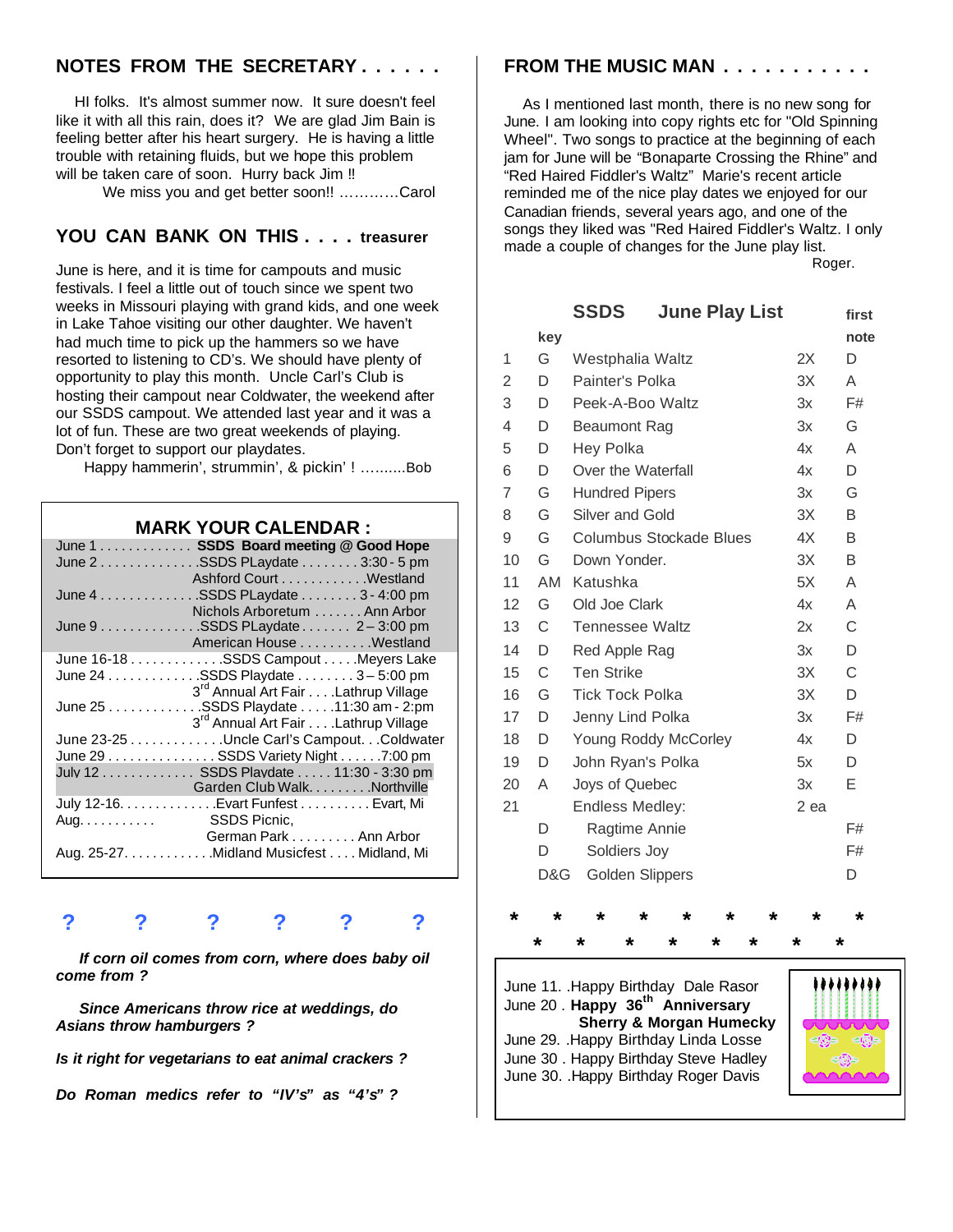#### **PICNIC TIME AT SSDS . . . . . . .. .** Submitted by Gerry Hermans

 We watch **KATUSHKA** in her **FESTIVAL RAG,** dancing the **BELLMAN'S JIG** near the **ASH GROVE**, and see **DANCING BEAR, DOWN YONDER, NAIL THAT CATFISH TO A TREE.**

 **SANDY RIVER BELLE**, all of **FIVE FOOT TWO** in her **SHOES AND STOCKINGS**, takes the **LIBERTY** to emphasize her **SIMPLE GIFTS**, while cavorting to **EDDIES REEL.** The **WILDWOOD FLOWER** nonchalantly sways in the **SOUTHWIND**.

 Here comes **NELLY BLY** from the **RED RIVER VALLEY** with her **FLOP EARED MULE**, **JUST BECAUSE, OLD JOE CLARK** was bringing his homemade **MAPLE SYRUP. RAGTIME ANNIE** arrives, **RIDING ON A LOAD OF HAY** with **AMAZING GRACE**.

 Hear the **DRUNKEN SAILOR** anticipate the **FLIGHT OF THE HAGGIS**, since he only had **WHISKEY BEFORE BREAKFAST.**

 It sure seems like **IT'S A SMALL WORLD** when **LITTLE JUDIQUE** and **YOUNG JANE** trip to the **GASPE REEL, IN THE GARDEN, DOWN YONDER.**

 Watch **YOUNG RODDY McCORLEY** and **NANCY** demonstrate it **TAKES TWO TO TANGO** ! **AMELIA** brought her **GOLDEN SLIPPERS**, to wow us with the **CHEROKEE SHUFFEL**, accompanied by **CAPTAIN O'KANE**.

 **JAMIE ALLEN** tells us 'bout the **JOYS OF QUEBEC**, and how **FANNY POWER** was the **STAR OF THE COUNTY DOWN**.

 Alas, **GRANDFATHER'S CLOCK** sez time's up, so our picnic closes and we wind down with one **SWEET HOUR OF PRAYER.**

# **Register now for the 3rd Annual Uncle Carl's Club Campout**

 June 23, 24, 25 at Waffle Farms in Coldwater. Call Pennye Scheiber at 517-547-7448 or write to pennyes@dmci.net for a registration form. A \$20 deposit is required. We'll have jamming, relaxation, a Saturday pot luck supper, and Sunday breakfast.

# **ADVENTURERS . . . . . . . . . . .**

 **The Hlavaceks are offering a housing option for the SSDS or Uncle Carl's campouts, Evart and/or Midland festivals. They have a tent that sleeps 4-6, complete with air mattresses. The Evart and Midland fairgrounds have good bathroom & shower facilities, and plenty of choices for eating. If you're concerned about having enough "space", you will only stash your gear and sleep there. You will be so busy with the concerts, jams, and workshops, you won't have time to feel confined. See Bob or Sandi at a meeting, or call 734-663-7974 to reserve it… first come gets it.**

# **THIS IS WORTH RE-RUNNING. . . . .**

Rick Thum will be offering a "Hammered Dulcimer Intensive Training Workshop" in Evart, MI, July 10-12, 2006. The intensive 3 day training workshop will be for all levels--beginning, intermediate and advanced students. Location: Evart Free Methodist Church, 6151 95th Avenue, Evart, MI. It will be held in the Church Hall directly across the road on the west end of the Fairgrounds and within walking distance to the Fairgrounds. Cost: \$145.00.LIMITED SEATING! PRE-REGISTRATION IS NECESSARY BEFORE JULY 1st to insure your place in the class.

 For an enrollment form, contact: http://www.ssdsociety.org/forum\_images/events /rick\_thum\_workshop\_06.pdf

 Pat Deschamps, who is coordinating Rick's workshop called with some options for housing during the workshop & Funfest. If you are in need of housing, the Super 8 beside the fairgrounds has rooms available July 8-11 (Sun.-Wed.) for those wanting Rick's workshop. All rooms are taken during the festival (Thurs.-Sun.)

 The Country Inn Motel (with pool) in Big Rapids, (26 miles away) has rooms available July 9-16 for Rick's workshop **and** the Funfest. Call 231-527-9000 for reservations, and tell them you want a Rick Thum room.

 There also are a couple of homes available to rent in the area. She mentioned one at Chipewa which sleeps 4 available for \$500 for the week… ideal for two couples or a family. If interested, call Pat at 231-734-3593.

 Those experienced in "Evart Funfest" know how difficult it can be to find housing in the area at festival time, if you don't have a camper. Perhaps this will help.



 **WHATEVER YOU PLAY, OR WANT TO PLAY, YOU CAN LEARN AT THE MUSIC FUNFEST AT EVART, MICHIGAN. NOBODY GOES JUST ONCE, YOU WILL WANT TO GO BACK AGAIN…AND AGAIN… AND AGAIN !**